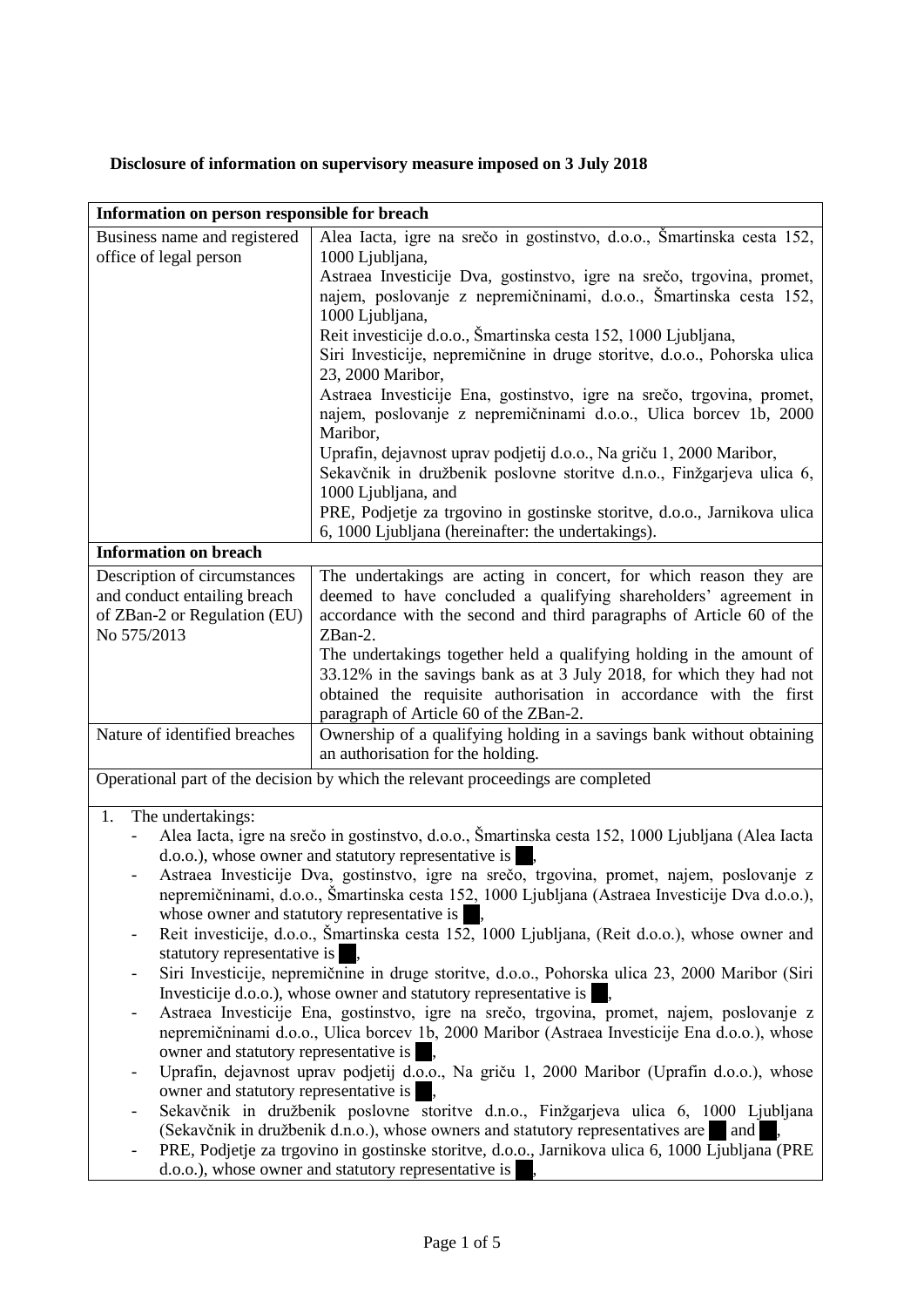together held 38,371 ordinary shares in the savings bank with the ticker symbol LONR, or 33.12% of the savings bank's capital, as at 3 July 2018, as follows:

- Alea Iacta d.o.o.: 8,716 shares, which represents a holding of 7.52% in the savings bank's capital,
- Astraea Investicije Dva d.o.o.: 402 shares, which represents a holding of 0.35% in the savings bank's capital,
- Reit d.o.o.: 4,348 shares, which represents a holding of 3.75% in the savings bank's capital,
- Siri Investicije d.o.o.: 9,751 shares, which represents a holding of 8.42% in the savings bank's capital,
- Astraea Investicije Ena d.o.o.: 9,537 shares, which represents a holding of 8.23% in the savings bank's capital,
- Uprafin d.o.o.: 1,478 shares, which represents a holding of 1.28% in the savings bank's capital,
- Sekavčnik in družbenik d.n.o.: 2,830 shares, which represents a holding of 2.44% in the savings bank's capital, and
- PRE d.o.o.: 1,309 shares, which represents a holding of 1.13% in the savings bank's capital.
- 2. The Bank of Slovenia finds that because:
	- they are related via close family relationships on the part of their individual owners:  $\blacksquare$  is the father of **.**, and **i** is the domestic partner of :
	- they have the same statutory representatives as other undertakings referred to in point 1 of this order at the savings bank's general meetings:
		- o … acted as statutory representative of Alea Iacta d.o.o. and Astraea Investicije Dva d.o.o. at the savings bank's  $31<sup>st</sup>$  general meeting of 12 June 2017,
		- o … acted as statutory representative of Reit d.o.o. and Astraea Investicije Dva d.o.o. at the savings bank's 32nd general meeting of 14 December 2017,
		- $\circ$  acted as statutory representative of Siri Investicije d.o.o. at the savings bank's 32<sup>nd</sup> and 33rd general meetings of 14 December 2017 and 8 May 2018 respectively;
	- they jointly submit requests for the approval of certain activities:
		- o Uprafin d.o.o., Astraea Investicije Ena d.o.o. and Oklev d.o.o. jointly submitted a request on 4 October 2016 for approval of a concession for gambling and betting activities (via Viva d.o.o.<sup>1</sup>),
		- o Astraea Investicije Ena d.o.o. and Uprafin d.o.o. jointly submitted a request on 21 December 2016 for approval of a concession for gambling and betting activities (via Viva d.o.o.);
	- they are interconnected via ownership and governance (including sequentially):
		- o Alea Iacta d.o.o. and its related party … via 3-D Logistika d.o.o.<sup>2</sup> with Reit d.o.o. and Astraea Investicije Ena d.o.o.,
		- o Astraea Investicije Ena d.o.o. and its related party … via 3-D Logistika d.o.o., Kolosej zabavni centri d.o.o. (in bankruptcy),<sup>3</sup> Probonus d.o.o.,<sup>4</sup> Astraea d.o.o.,<sup>5</sup> 1 Click s.r.o.

l

<sup>1</sup> Viva Gostinstvo, trgovina, storitve d.o.o., Volčja Draga 61, 5293 Volčja Draga

<sup>2</sup> 3-D Logistika, uvozi in izvozi, d.o.o., Šmartinska cesta 152, 1000 Ljubljana

<sup>3</sup> Kolosej zabavni centri, družba za prikazovanje filmov, d.o.o.(in bankruptcy), Šmartinska cesta 152, Ljubljana

<sup>4</sup> Probonus, nepremičnine in druge storitve, d.o.o., Na griču 1, Maribor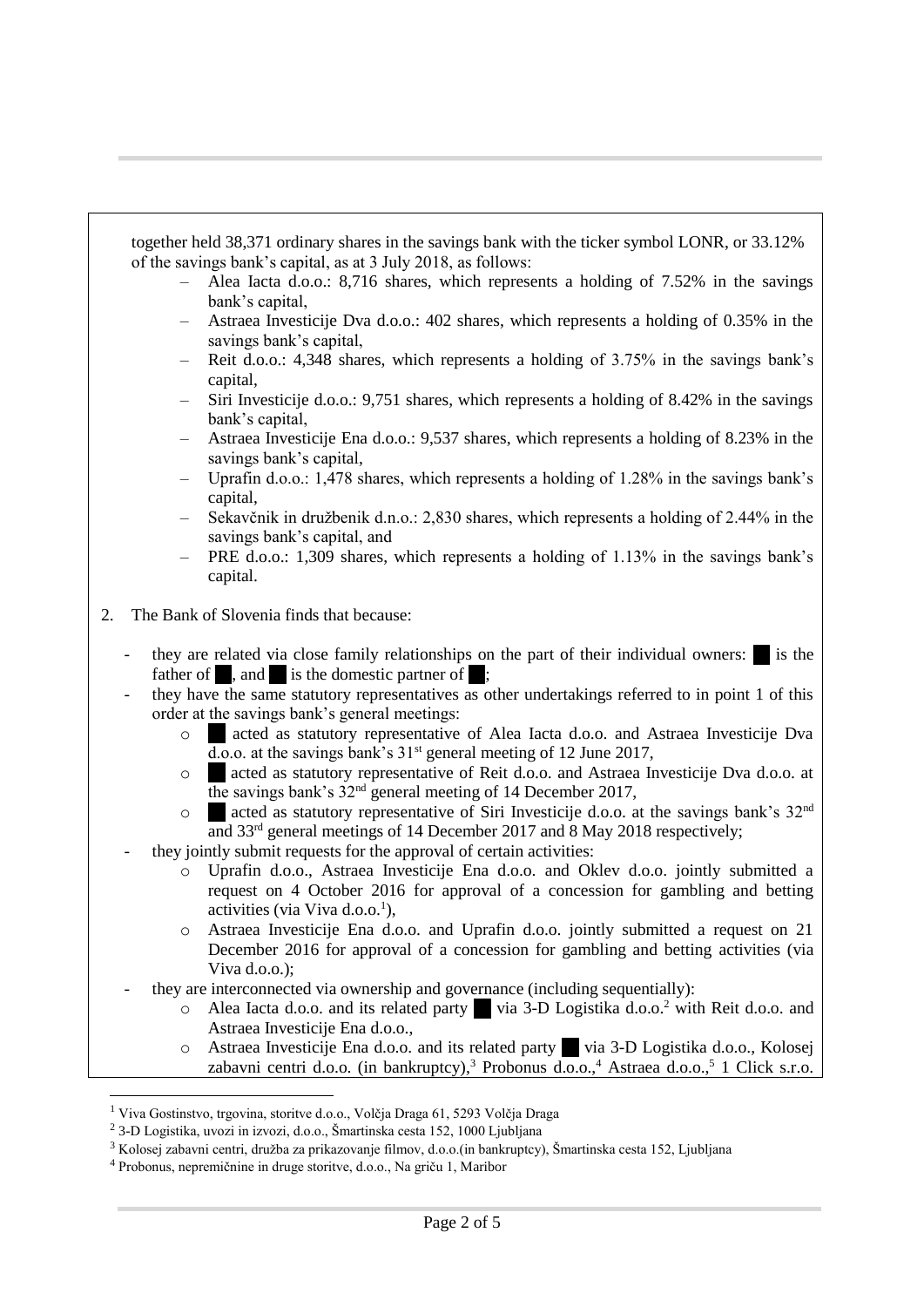and Cratos d.o.o.<sup>6</sup> with PRE d.o.o., Astraea Investicije Dva d.o.o. and Uprafin d.o.o., and indirectly with Alea Iacta d.o.o. and Reit d.o.o.,

- o Reit d.o.o. and its related party … via 3-D Logistika with Alea Iacta d.o.o., Astraea Investicije Ena d.o.o., and via Affectus,<sup>7</sup> MB Tobak,<sup>8</sup> Kinematografi Maribor<sup>9</sup> and Zabavna znanost $^{10}$  with PRE d.o.o.,
- o Siri Investicije d.o.o. and Uprafin and their related parties … and … via Probonus and Cratos with Astraea Investicije Ena d.o.o. and indirectly with Alea Iacta d.o.o., Reit d.o.o. and PRE d.o.o.,
- o Astraea Investicije Dva d.o.o. and its related party … with Alea Iacta d.o.o., via Astraea d.o.o. with Astraea Investicije Ena d.o.o., and via Astraea Investicije Tri<sup>11</sup> and KD Group<sup>12</sup> with and his related undertaking Sekavčnik in družbeniki d.o.o.,
- $\circ$  Sekavčnik in družbenik d.n.o. and its related parties and using via Astraea Investicije Tri d.o.o. with … and his related undertaking Astraea Investicije Dva d.o.o., via PM & A FA finančno svetovanje, 13 PM & A investicijsko podjetje, <sup>14</sup> KD Group and KD d.d.<sup>15</sup> with and his related undertaking Alea Iacta d.o.o., PRE d.o.o. and Astraea Investicije Ena d.o.o.,
- o PRE d.o.o. and its related party … via 3-D Logistika and Kolosej zabavni centri d.o.o. (in bankruptcy) with Astraea Investicije Ena d.o.o., via KD d.d. with Sekavčnik in družbenik d.n.o., via Affectus, MB Tobak and Kinematografi Maribor with … and his related undertaking Reit d.o.o., and via Zabavna znanost and Kolosej zabavni centri d.o.o. (in bankruptcy) with … and his related undertaking Alea Iacta d.o.o.;
- at the savings bank's general meetings (consecutively) they propose substantively similar and complementary resolutions:
	- $\circ$  on 9 April 2018 Siri Investicije d.o.o. proposed the appointment of  $\bullet$  as a member of the supervisory board (vacant position),
	- o on 10 April 2018 Alea Iacta d.o.o. proposed the dismissal of two existing members of the supervisory board ( and ), and the appointment of and in their place, which would provide the undertakings with a majority on the supervisory board (subject to the approval of all proposals);
- they have submitted complementary legal remedies against the general meeting resolution on the second round of recapitalisation:
	- o on 31 May 2018 Alea Iacta d.o.o. lodged an appeal against the resolution on the entry of changes in the companies register,
	- $\circ$  on 1 June 2018 Siri Investicije d.o.o. filed a lawsuit to find the entry of changes in the companies register null and void, and a motion to issue a temporary order;
- they entered the ownership of the savings bank in sequence, then upon approaching 10% of the ownership of the savings bank they transferred shares to undertakings that were gradually entering the ownership of the savings bank:

l

<sup>5</sup> Astraea, gostinstvo, igre na srečo, trgovina, promet, najem, poslovanje z nepremičninami, druge poslovne dejavnosti in storitve d.n.o., Ulica borcev 1b, Maribor

<sup>6</sup> Cratos, gostinstvo in turizem d.o.o., Na griču 1, Maribor

<sup>7</sup> Affectus, gostinstvo, trgovina in storitve d.o.o., Šmartinska cesta 152, 1000 Ljubljana

<sup>8</sup> MB Tobak trgovina in tobak d.o.o., Ulica kneza Koclja 36, 2000 Maribor

<sup>9</sup> Kinematografi Maribor podjetje za prikazovanje filmov d.o.o. (in liquidation), Loška ulica 13, 2000 Maribor

<sup>10</sup> Zabavna znanost, laserske igre in druge dejavnosti za sprostitev, d.o.o., Šmartinska cesta 152, 1000 Ljubljana

<sup>11</sup> Astraea Investicije Tri, igre na srečo in poslovne storitve d.o.o., Šmartinska cesta 152, Ljubljana

<sup>12</sup> KD Group, finančna družba, d.d., Dunajska cesta 63, 1000 Ljubljana

<sup>13</sup> PM & A FA finančno svetovanje d.o.o. Celovška cesta 206, 1000 Ljubljana

<sup>14</sup> PM & A investicijsko podjetje d.o.o. Ljubljana, Celovška cesta 206, 1000 Ljubljana

<sup>15</sup> KD, finančna družba, d.d., Dunajska cesta 63, 1000 Ljubljana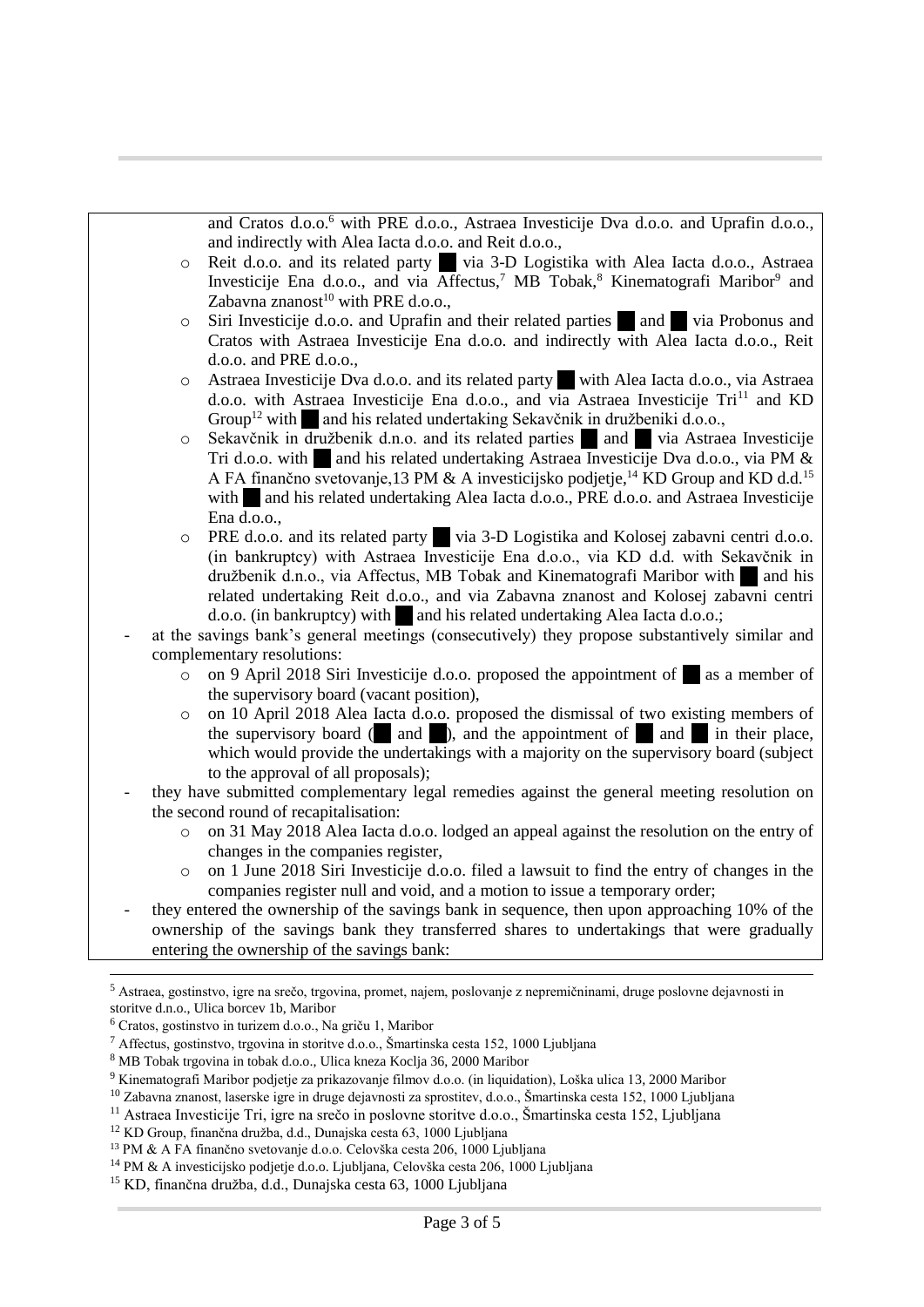- o Alea Iacta d.o.o. entered the ownership of the savings bank on 1 February 2017, Astraea Investicije Dva d.o.o. on 20 March 2017, Siri Investicije d.o.o. on 26 June 2017, Reit d.o.o. on 5 October 2017, Astraea Investicije Ena d.o.o. on 23 February 2018, PRE d.o.o. on 9 April 2018, Sekavčnik in družbenik d.n.o. on 3 May 2018 and Uprafin d.o.o. on 18 May 2018;
- when approaching or exceeding a 10% holding, they transfer the shares in excess of the aforementioned percentage that constitutes a qualifying holding in the ownership or share capital of the savings bank to another of the undertakings:
	- o Alea Iacta d.o.o. transferred 670 shares to Astraea Investicije Dva d.o.o. on 24 March 2017 and 350 shares to Reit d.o.o. on 27 November 2017,
	- o Siri Investicije d.o.o. transferred 1,478 shares to Uprafin d.o.o. on 18 May 2018;
- after receiving the Order on the disposal of shares referenced PBH-24.50-009/18-001 of 17 April 2018, Alea Iacta d.o.o. and Astraea Investicije Dva d.o.o. very quickly transferred the shares in excess of a 10% holding to another of the undertakings referred to in point 1 of this order with whom they are acting in concert, despite a three-month deadline for disposal:
	- o Alea Iacta d.o.o. transferred 2,830 shares in the savings bank to Sekavčnik in družbenik d.n.o. on 3 May 2018,
	- o Astraea Investicije Dva d.o.o. transferred 764 shares in the savings bank to Astraea Investicije Ena d.o.o. on 3 May 2018;
- they use the funds of other undertakings referred to in point 1 of this order or other undertakings that are related by ownership or are interconnected with the undertakings referred to in point 1 of this order to purchase shares in the savings bank, as follows:
	- o Reit d.o.o. provided Alea Iacta d.o.o. and … with funds for subscription to shares in the savings bank,
	- o … via a loan to … for the purchase of shares in the savings bank,
	- o Astraea d.o.o. and Probonus d.o.o. via transfers to Astraea Investicije Ena d.o.o. for the purchase of shares in the savings bank,
	- o Uprafin d.o.o. and … s.p. to Siri Investicije d.o.o. for subscription to shares in the savings bank;
- they voted in concert (identically) on all agenda items at the 32<sup>nd</sup> and 33<sup>rd</sup> general meetings of 14 December 2017 and 8 May 2018 respectively;

the undertakings referred to in point 1 of this order are acting in concert, and therefore in accordance with the second and third paragraphs of Article 60 of the ZBan-2 in connection with Article 2 of the Regulation on the application of the Joint Guidelines on the prudential assessment of acquisitions and increases of qualifying holdings in the financial sector and point 4 of Chapter 1 of Title II of the Joint Guidelines on the prudential assessment of acquisitions and increases of qualifying holdings in the financial sector, which were issued on 20 December 2016 by the European Banking Authority, are deemed to have entered into a qualifying shareholders' agreement.

- 3. The undertakings referred to in point 1 of this order, which together held a qualifying holding in the amount of 33.12% in the savings bank as at 3 July 2018, failed to obtain an authorisation to acquire a qualifying holding in the savings bank before acquiring the qualifying holding in accordance with the first paragraph of Article 60 of the ZBan-2, for which reason as holders of shares in the savings bank in contravention of the ZBan-2 they are deemed ineligible holders, and in accordance with the first and second paragraphs of Article 73 of the ZBan-2 they may not, by law, exercise voting rights attached to the shares in excess of a total holding of 10% minus one share.
- 4. Because the undertakings referred to in point 1 of this order, as ineligible holders, failed to submit,